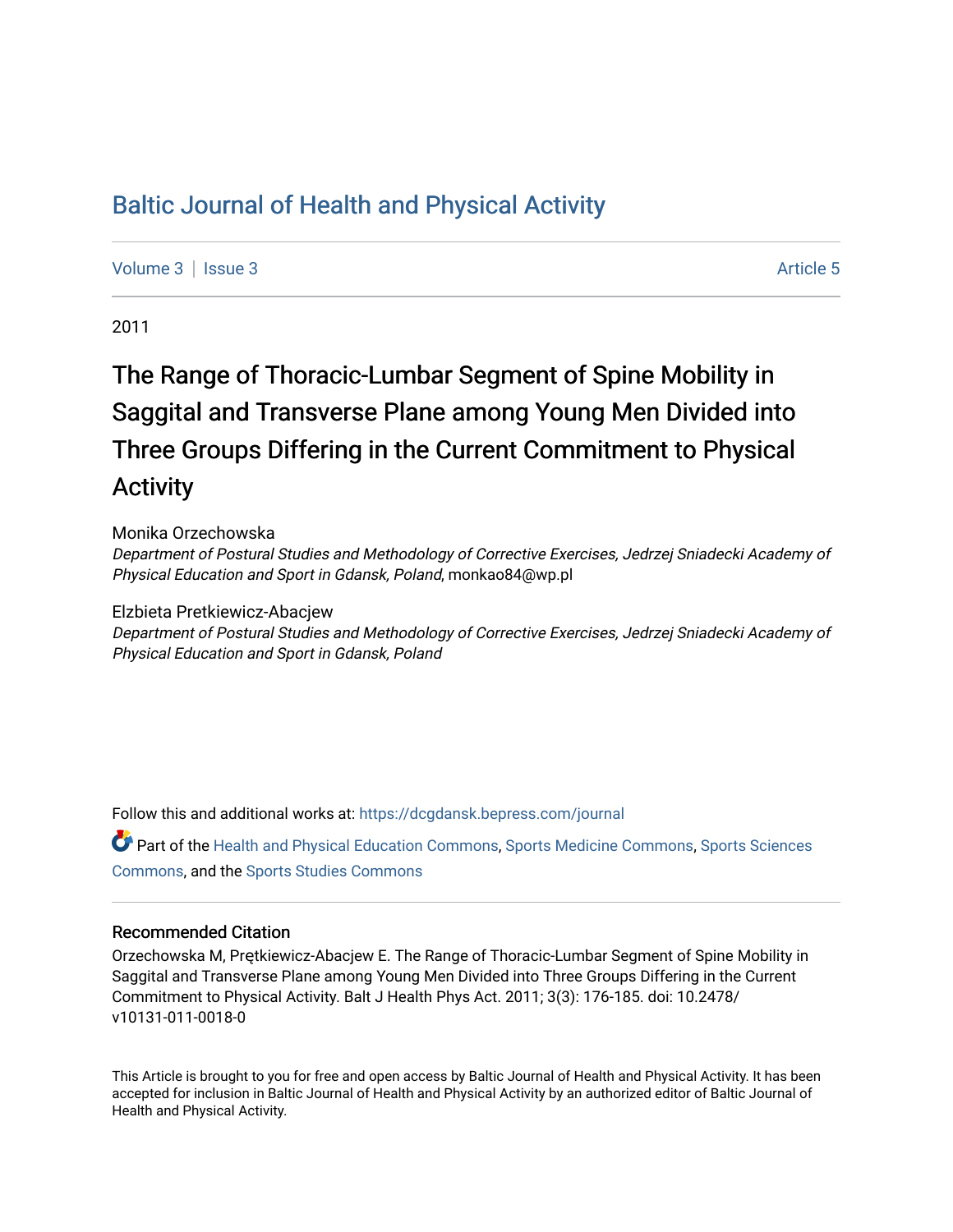

|                                                                                                                                 | The Range of Thoracic-Lumbar Segment of Spine<br><b>Mobility in Saggital and Transverse Plane among</b><br><b>Young Men Divided into Three Groups Differing</b><br>in the Current Commitment to Physical Activity                                                                                                                                                                                                                                                                                                                                                                                                                                                                                                                                                                                                                                                                                                                                                  |
|---------------------------------------------------------------------------------------------------------------------------------|--------------------------------------------------------------------------------------------------------------------------------------------------------------------------------------------------------------------------------------------------------------------------------------------------------------------------------------------------------------------------------------------------------------------------------------------------------------------------------------------------------------------------------------------------------------------------------------------------------------------------------------------------------------------------------------------------------------------------------------------------------------------------------------------------------------------------------------------------------------------------------------------------------------------------------------------------------------------|
|                                                                                                                                 | DOI: 10.2478/v10131-011-0018-0                                                                                                                                                                                                                                                                                                                                                                                                                                                                                                                                                                                                                                                                                                                                                                                                                                                                                                                                     |
| <b>Authors' Contribution:</b><br>A - Study Design<br>B - Data Collection<br>C - Statistical Analysis<br>D - Data Interpretation | Monika Orzechowska $(A, B, C, D, E, F, G)$<br>Elżbieta Prętkiewicz-Abacjew <sup>(A, D, E, F, G)</sup>                                                                                                                                                                                                                                                                                                                                                                                                                                                                                                                                                                                                                                                                                                                                                                                                                                                              |
| E - Manuscript Preparation<br>F - Literature Search<br>G - Funds Collection                                                     | Department of Postural Studies and Methodology of Corrective Exercises,<br>Jedrzej Śniadecki Academy of Physical Education and Sport in Gdańsk, Poland                                                                                                                                                                                                                                                                                                                                                                                                                                                                                                                                                                                                                                                                                                                                                                                                             |
|                                                                                                                                 | Key words: spin mobility, thoracic-lumbar segment, physical activity, men                                                                                                                                                                                                                                                                                                                                                                                                                                                                                                                                                                                                                                                                                                                                                                                                                                                                                          |
| <b>Background:</b>                                                                                                              | <b>Abstract</b><br>The aim of the study was to compare the mobility of the thoracic-lumbar segment of the spine<br>and the mobility of its separate segments - the thoracic and lumbar ones in the saggital and<br>transverse plane among young men divided into three groups that differ in the current<br>commitment to physical activity.                                                                                                                                                                                                                                                                                                                                                                                                                                                                                                                                                                                                                       |
| <b>Material/Methods:</b>                                                                                                        | 135 young men - students of Physical Education Faculty and of Tourism and Recreation<br>Faculty at the Academy of Physical Education and Sport in Gdansk as well as students from<br>the University of Gdansk aged 21-22 who did not participate actively in any sports discipline<br>were involved in the study. In the saggital plane in the range of bending the torso forwards the<br>flexibility of the thoracic-lumbar segment of the spine was tested according to Wolański's<br>assumptions, the flexibility of the thoracic segment of the spine with Otto and Wurm's test and<br>the lumbar segment of the spine with Schober's test. In the transverse plane in the range of<br>torso twist to the right and to the left the mobility of the thoracic-lumbar segment of the spine<br>and the lumbar segment were examined with the usage of Pavelek's tests.<br>In the saggital plane of the body among men from individual groups, the mobility of the |
| <b>Results:</b>                                                                                                                 | thoracic-lumbar and lumbar segments of the spine during bend forwards was in the norm and<br>above it, whereas the mobility of the thoracic segment of the spine was above the norm. In the<br>transverse plane the range of the spine movement in the thoracic-lumbar and the lumbar spine<br>to the right and left was similar among all the tested men, whereas the range of the thoracic-<br>lumbar segment movement was above and of the lumbar segment below the norm. The<br>students from Physical Education Faculty were characterised as having the highest flexibility of<br>the thoracic-lumbar segment of the spine in the saggital plane in comparison with other<br>students' flexibility. Against the background of the other groups the students of Tourism and<br>Recreation Faculty demonstrated the highest mobility of the lumbar spine in the saggital plane.                                                                                |
| <b>Conclusions:</b><br>Word count: 5,032                                                                                        | The stated differences were statistically significant.<br>Higher frequency of participation in physical exercises and their longer duration among the<br>students of Physical Education (PE) in comparison with the other groups did not influence<br>significantly the range of their spine mobility apart from the range of bend forwards of the whole<br>thoracic-lumbar segment of the spine in the saggital plane.                                                                                                                                                                                                                                                                                                                                                                                                                                                                                                                                            |

| Tables: 5      | <b>Received: October 2010</b>  |
|----------------|--------------------------------|
| Figures: -     | Accepted: July 2011            |
| References: 28 | <b>Published: October 2011</b> |

#### **Address for correspondence:**

Monika Orzechowska Dep. of Postural Studies and Methodology of Corrective Exercises, Sniadecki Academy of Physical Education and Sport in Gdansk, Poland ul. K. Górskiego 1, 80-336 Gdansk

Phone: +4858 55-47-266, e-mail: monkao84@wp.pl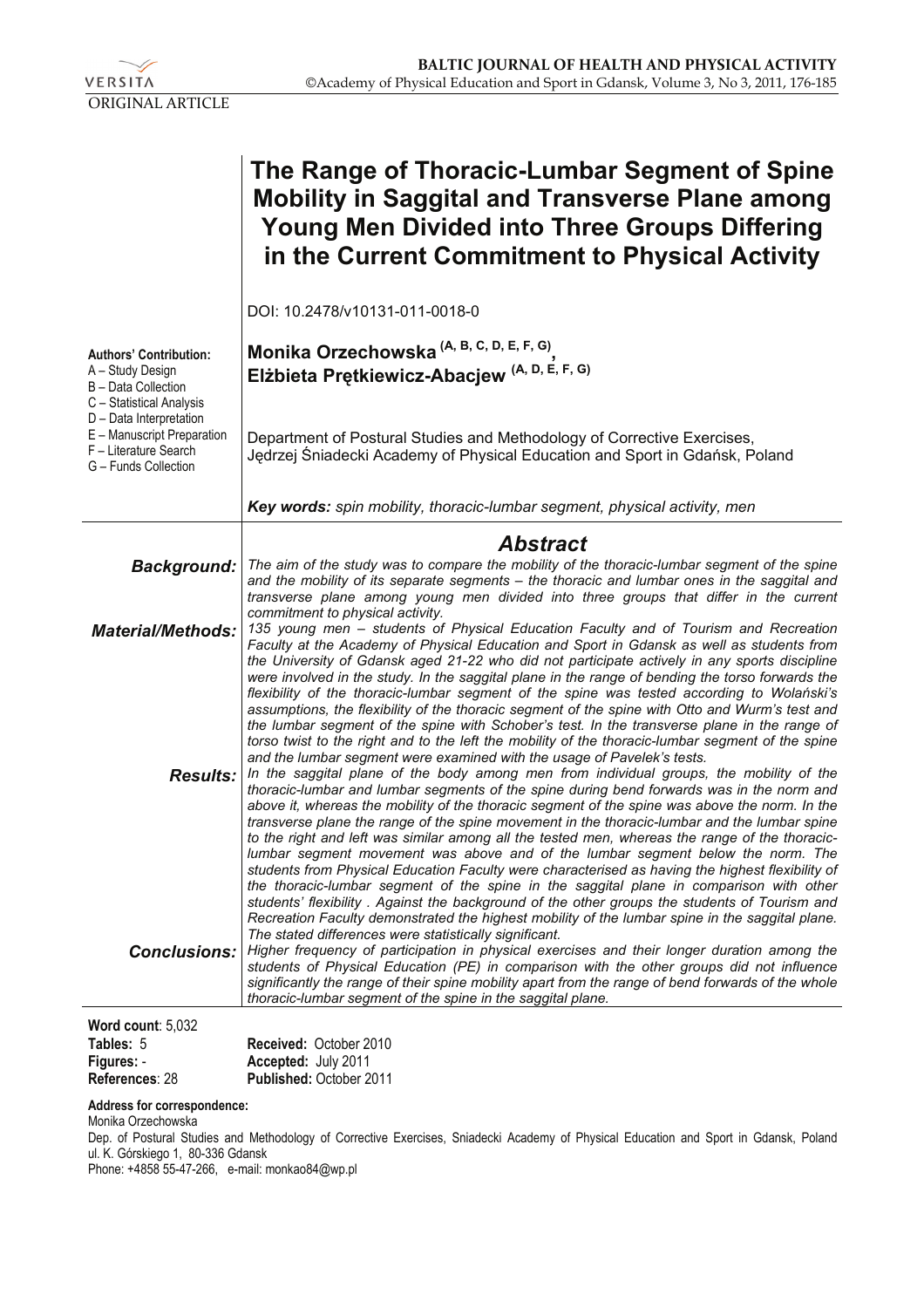#### **Introduction**

Mobility of body segments in individual joints, that means flexibility, in the light of contemporary anthropomotorics is included into a potential side of human motorics. This part reflects the inner potentials of an organism, namely motor predispositions, skills and competences, unlike the effective part that determines the result of a chosen motor action. Flexibility can be placed in the group of predispositions situated on the border of structural and functional features of an organism. It is defined as a physical feature that is a structural predisposition of different skills [1, 2, 3]. Predispositions are very strongly genetically conditioned and their measurement is possible only thanks to specific methods applied in the fundamental sciences [4].

The level of mobility range is determined by many diverse factors, among others sex, age, body build, condition of the movement apparatus and these anatomic features that influence the movement effectiveness of an individual – muscles and ligaments elasticity, the condition of joint surfaces and many other external factors [1, 5, 6].

The spine is a movement apparatus with many degrees of freedom thus allowing a human to realise complex movement actions. Thanks to its segmental structure and connection with a strong muscular system, the spine is adapted to fulfilling various functions – it is an axial-supportive apparatus and protects the structures of the spinal cord and spinal roots [7, 8]. In the pre-sacral segment of the spine (*vertebra presacrales*) mobility of individual vertebrae in relation to one another is considerably limited by the ligamentous apparatus, particularly by intervertebral discs that link vertebrae. Nevertheless, minor movements of individual vertebrae sum and allow this spine segment to have a high level of mobility in three planes in comparison with the immovable sacral bone [7, 8]. Movements of the spine can be realised by the whole presacral segment of the spine and separately by its individual segments, whose functional autonomy is not equal in its every part. An importance of the spine flexibility, which is necessary for everyday physical activity, can be observed among people who suffer from the spine pains or with the inflexible spine [7, 8, 9].

Shaping a person's morphological and functional features, among others spine mobility, is conditioned *inter alia* by physically active lifestyle. The level of physical activity is influenced mainly by exogenous factors, whereas its standard changes in correlation with the form of its realisation [1, 3, 9, 10]. There are a few different units of measurement that do not have standards and are commonly accepted to be used in the evaluation of physical activity [1]. Physical activity generally can be divided into one that is conducted during work and during one's leisure time. An evaluation of physical activity proposed by Bouchard and Shepard [11] considers: physical activity during leisure time, physical exercise, sport, occupational activities, domestic duties and other elements that influence energy balance of an organism. In turn, Anshel et al. [12] in a description of the importance of the influence of chosen physical exercises took into consideration the following elements: the kind of physical activity, the intensity of exercises, their frequency and duration. These constituents were partly used to study the value of the physical activity index (from moderate to vigorous one – MVPA) that was completed by professor B. Woynarowska with the question about physical education lessons in research on teenagers [13].

Physical exercises included in the curriculum of the first-year studies at Physical Education Faculty demonstrated essentially different importance and influence on a young person's organism from those physical exercises that are realised by the students at Tourism and Recreation Faculty and the students at the University of Gdansk, which seems to result from the peculiarity of the educational process. Hence, it was assumed that physical exercises of Physical Education students, whose characteristic feature is their higher frequency and longer duration in comparison with the exercises of the students from other faculties, can significantly increase the elasticity of the ligamentous-muscular apparatus and thus the spine mobility.

The aim of the study was to compare the mobility of the thoracic-lumbar segment of the spine and the mobility of its separate segments – the thoracic and lumbar ones in the saggital and the transverse planes among young men divided into three groups differing in the current commitment to physical activity.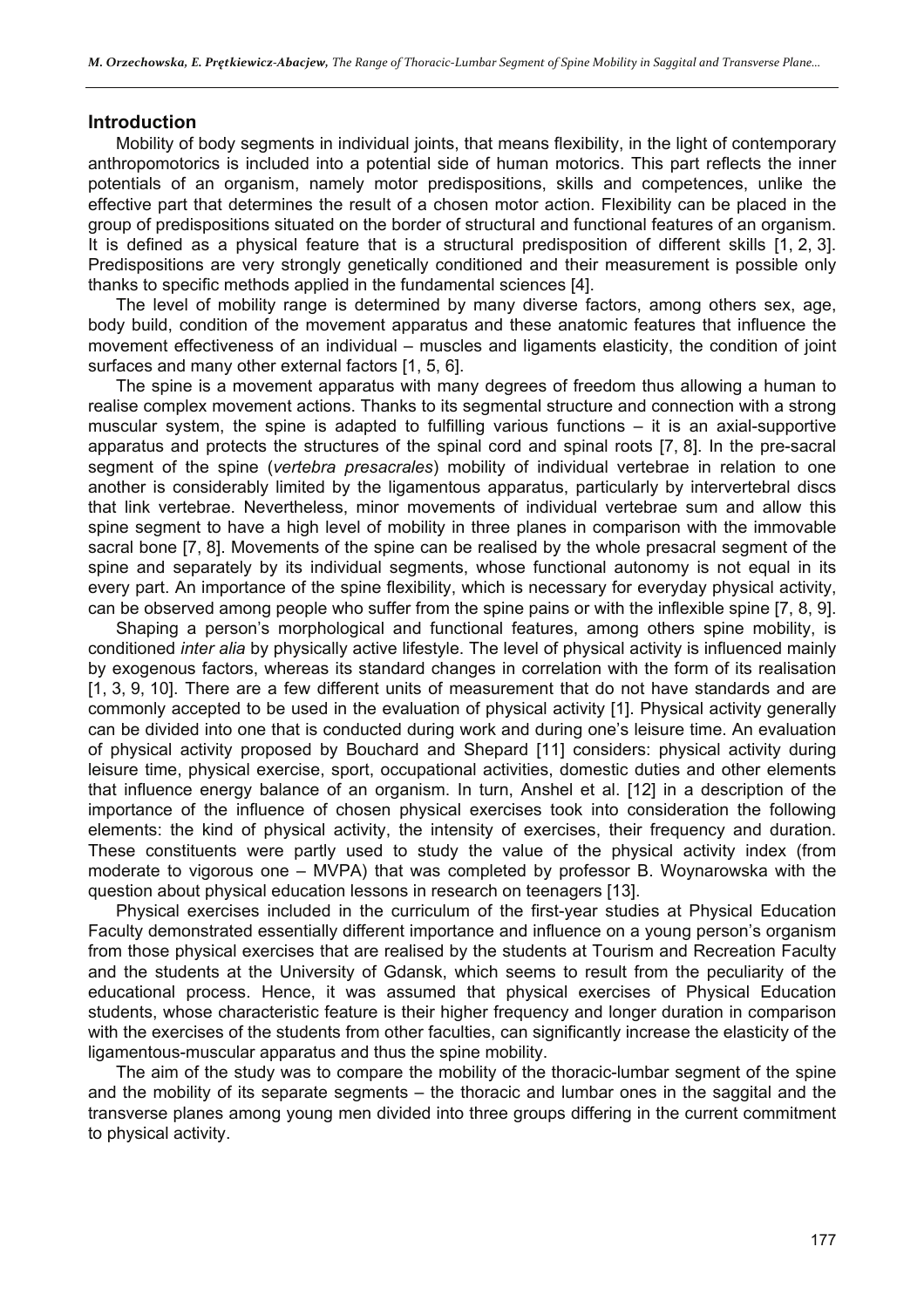### **Material and Methods**

The study on the spine mobility was conducted in the 2009/2010 academic year among 135 students aged 21–22, who studied at the Academy of Physical Education and Sport in Gdansk, at Physical Education Faculty (PE) and Tourism and Recreation Faculty (TR) and at the University of Gdansk (UG). They formed three groups, each consisting of 45 students from each faculty. When the experiment started, men from PE and TR Faculties studied in their third year (the fifth semester), while the students from UG were in the second year of their studies (the third semester), which is the last year of their obligatory physical education classes.

In a conducted survey the examined people declared that currently and in the past they did not practice sport professionally, which means that they did not practice in any sports club under the supervision of a trainer; they only participated in obligatory sports classes according to the study curriculum and their term's schedule of classes. After excluding from the research the students who had had a relatively long period of sports training and after excluding people for random reasons, the homogenous research material consisting of students who did not practice sport actively was obtained. The division of the students into the three research groups was accomplished in consistence with suggestions regarding the influence of chosen physical exercises on a young person, as proposed by Anshel et al. [12] and Cabak and Woynarowska [13]. Hence, the division criterion was based on obligatory physical exercises realised in a weekly cycle, that is on the frequency and duration of a didactic unit, which for each group of students was 45 minutes (Table 1). The studied men were characterised by good health and did not complain about any pain ailments.

|           | 1 <sup>st</sup> semester | 2 <sup>nd</sup> semester | 3 <sup>rd</sup> semester      | 4 <sup>th</sup> semester | 5 <sup>th</sup> semester                                                                      |
|-----------|--------------------------|--------------------------|-------------------------------|--------------------------|-----------------------------------------------------------------------------------------------|
| Group     | number of<br>hours/week  | number of<br>hours/week  | number of<br>hours/week       | number of<br>hours/week  | number of hours/week                                                                          |
| <b>PE</b> |                          | 8                        | 9                             | 8                        | 7*<br>$(1hr - swimming;$<br>2hrs each: skating, team games,<br>specialisation sports classes) |
| TR        |                          | 2                        | 2                             |                          | (1hr - nordic walking,<br>1hr - sports games)                                                 |
| UG        |                          | 2                        | ን*<br>(physical<br>education) | - fh                     |                                                                                               |

Tab. 1. The number of obligatory 45-minute physical exercises classes in a weekly cycle realised in particular semesters

*\* In the brackets there are types of physical exercises realised in the 5th semester of PE and TR and in the 3rd semester at UG* 

The measurements of the thoracic-lumbar segment of the spine and of its separate segments – the thoracic and lumbar ones – included the range of bend forwards in the saggital plane and the range of turn to the right and left side in the transverse plane. The methodological guidelines and physiological norms that are used in clinical tests of adults were taken into consideration during the study [5, 14, 15, 16, 17, 18, 19]. The range of the spine mobility was evaluated (despite the factor of the spine flexibility [18]) indirectly, i.e. by the difference of distances between a point marked on the tested person's skin in the upright position and then after a movement in a specific direction [20]. A measuring tape was used during the test, which allows achieving the measurement with precision of 1.0 mm. The studied men wore loose sports shorts and took the examination without previous warm-up exercises of the ligamentous-muscualr apparatus.

The flexibility of the thoracic-lumbar spine during bend forwards in the saggital plane was tested in consistence with methodological guidelines and norms (centile rank) proposed by Wolański [18]. On the basis of measurements of the distance between the seventh cervical vertebra and the fifth lumbar vertebra (C7–L5) in the upright position (measurement a) and during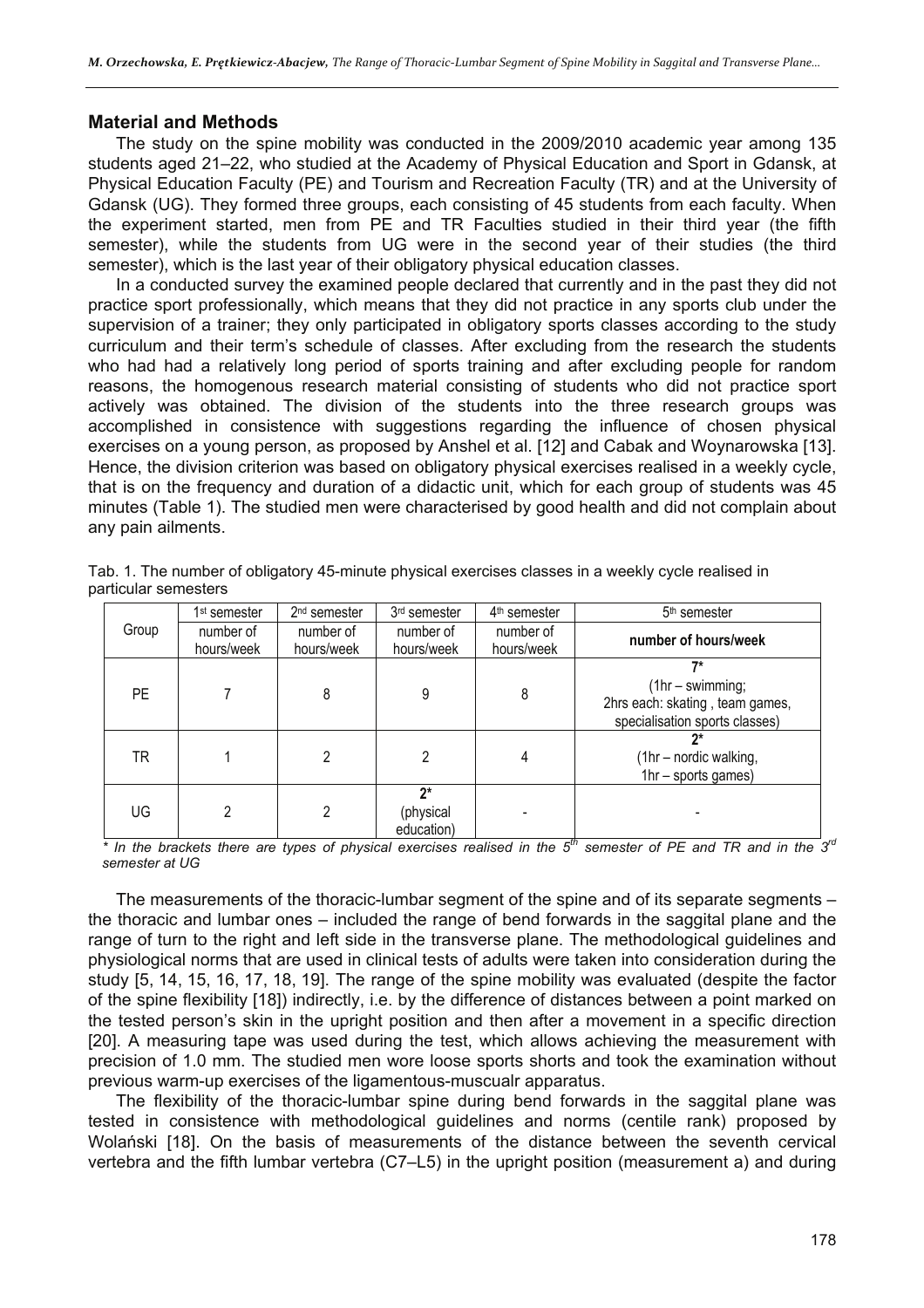bend forwards with straight knee joints (measurement b), the factor of the spine flexibility (FSF) was calculated according to the following formula, irrespective of the spine length [18]:

$$
FSF = [(b - a) : a] \cdot 100\%
$$

The range of bend forwards of the thoracic segment of the spine was determined with Otto and Wurm's test [5, 16, 19]. On the body of each participant a point was marked that corresponded to the seventh cervical vertebra (C7) and the second point was placed on the thoracic spine, 30 cm beneath C7 (C7 – 30.0 cm $\downarrow$ ). Then the distance between the above mentioned points in the upright position of the body and during the maximal bend of torso forwards was determined. Gaining the result of 33 cm or above (norm 3.0 cm) is considered as complete, i.e. normal mobility of the thoracic segment of the spine in the saggital plane, whereas the result above this value can indicate limited mobility.

Schober's test was used to investigate the range of bend forwards of the lumbar segment of the spine [1, 5, 15, 16, 17]. The distance between the point corresponding to the fifth lumbar vertebra (L5) and the point that is placed 10.0 cm above L5 (L5 – 10.0 cm<sup>T</sup>) was measured in the upright body position and during the maximal bend of torso forwards. When the mobility is complete, the correct distance ought to increase to 14.5 cm (norm 4.5 cm).

To determine the mobility of the thoracic-lumbar spine and separately its lumbar segment in the transverse plane, Pavelek's first and second tests were used [16]. The tests investigating the range of the spine turn to the right and to the left side were conducted in a sitting position (sitting astride on a stool). Mobility of the thoracic-lumbar segment was evaluated on the basis of the measurement of the distance between sternal incisure (*Suprasternale – sst*) and L5 in an upright torso position and during the maximal turn of the torso to the right and to the left side (Pavelek's first test). When the full range of turn is observed (norm 7.0 cm), the distance between the above mentioned points measured on the side of the turn ought to lower by 7.0 cm (or above 7.0 cm) [16].

The range of turn in the lumbar segment of the spine in the transverse plane was evaluated on the basis of the measurement of the distance from the place of linkage between the body of sternum and xiphisternum *(Xyphoidale – xi)* to L5 also in a sitting position (sitting astride on a stool) and after turn to the right and to the left side (Pavelek's second test). If the distance between the above mentioned points lowers by 6.0 cm or above 6.0 cm (norm 6.0 cm), it can be treated as an evidence of a complete range of mobility [16].

The collected material was statistically analysed with the usage of computer software STATISTICA 9. On the basis of data collected during the measurements the following were calculated: arithmetic mean  $(\overline{X})$ , standard deviation (±S) and the range of variability (Min – Max). The statistically significant differences were investigated by the U-Mann-Whitney test .

# **Results**

The factor of the thoracic-lumbar spine flexibility (FSF) and the range of the lumbar spine mobility (Schober's test) in the saggital plane during a bend forwards were in the physiological norm and above it in all the analysed groups of students, i.e. the students at PE, TR and UG, while the mobility of the thoracic segment of the spine (Otto and Wurm's test) was beneath the norm (Tables 2 and 3).

In comparison with the students at TR Faculty and UG, the students at PE Faculty gained the best results of the factor of the thoracic-lumbar segment of the spine flexibility during a bend forwards  $(\overline{X} = 23.93)$ . Among the students of PE only one person indicated a limited range of mobility. The average values of the FSF factor indicated the correct mobility of the spine; however, there is a statistically significant difference among the groups (Table 2). The highest range of mobility of the lumbar segment of the spine during a bend forwards was demonstrated by the students at TR Faculty ( $\overline{X}$  = 5.63), among whom no case of limited mobility was noted. An analysis of average values of the range of the lumbar spine movement showed that there existed some differences between students at TR and UG. The limitation of mobility of the above mentioned segment occurred similarly often among students at PE (8.8%) and students at UG (8.8%). The range of the thoracic segment of the spine mobility during a bend forwards was lower than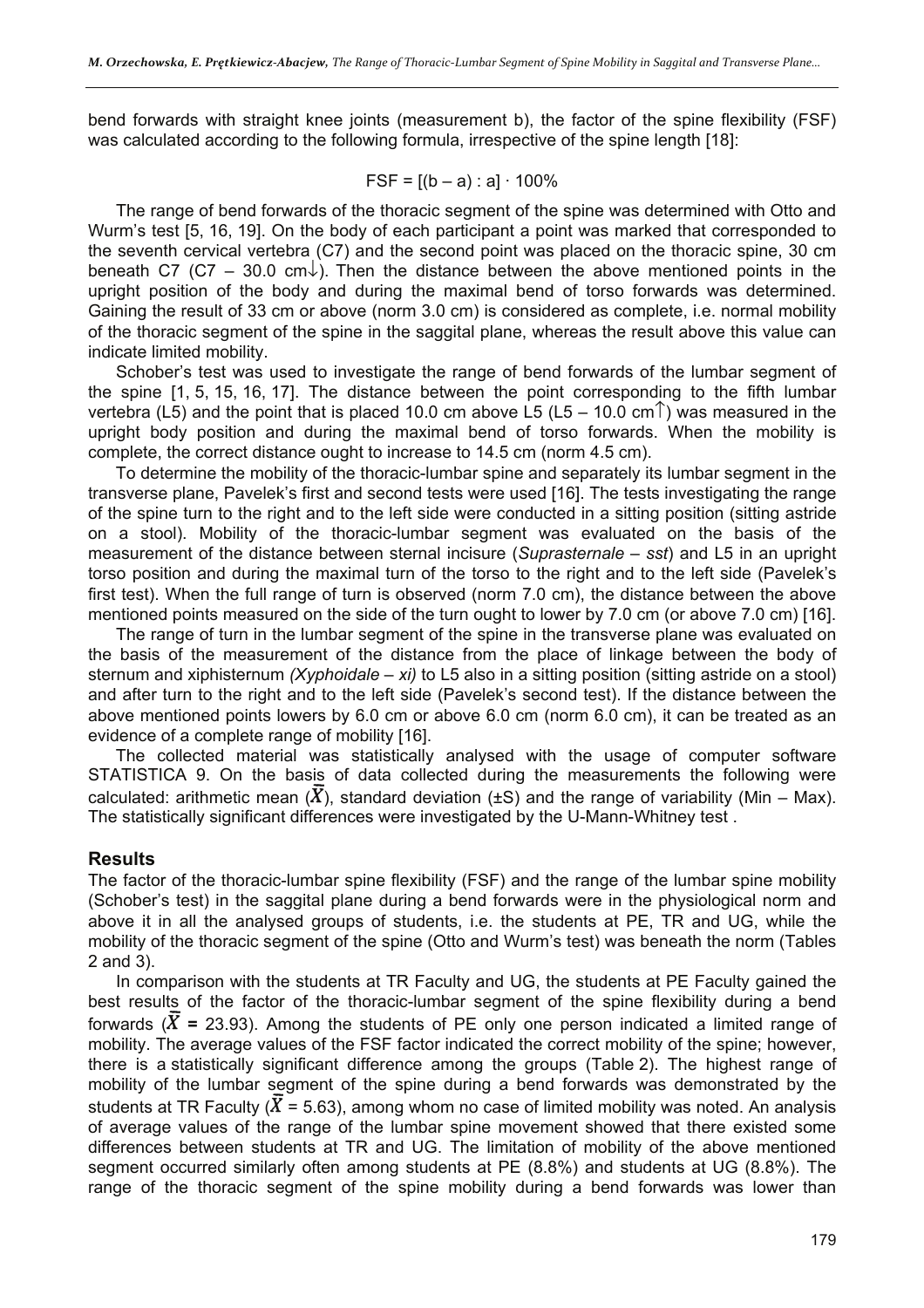complete in particular groups ( $\overline{X}$  < 3.0), and it was the lowest among students of TR ( $\overline{X}$  = 2.27). Among the three analysed groups the highest range of mobility of the above mentioned segment of the spine, however limited, was presented by students of PE ( $\overline{X}$  = 2.78), amidst whom only half had its complete range (Tables 2 and 3).

| <b>GROUP</b>            | TEST<br><b>UNIT</b><br>AVERAGE |               |       | ±S   | MIN/MAX            | U-Mann-Whitney |         |          |
|-------------------------|--------------------------------|---------------|-------|------|--------------------|----------------|---------|----------|
|                         |                                |               |       | PE   | TR                 | UG             |         |          |
|                         | OTTO and WURM                  | cm            | 2.78  | 1.07 | $0.5 \div 5$       |                | #       |          |
| PE<br>$(n = 45)$        | <b>SCHOBER</b>                 | cm            | 5.37  | 0.68 | $3.5 \div 7$       |                |         |          |
|                         | <b>FSF</b>                     | $\%$          | 23.93 | 3.3  | $17.14 \div 30.76$ |                | $\star$ |          |
| <b>TR</b><br>$(n = 45)$ | OTTO and WURM                  | cm            | 2.27  | 0.99 | $0.5 \div 5$       |                |         |          |
|                         | <b>SCHOBER</b>                 | cm            | 5.63  | 0.82 | $4.5 \div 7.5$     |                |         | $^\star$ |
|                         | <b>FSF</b>                     | $\frac{0}{0}$ | 22.55 | 4.11 | $11.57 - 31.81$    |                |         | $^\star$ |
| UG<br>$(n = 45)$        | OTTO and WURM                  | cm            | 2.76  | 1.23 | $0 + 5.5$          |                |         |          |
|                         | <b>SCHOBER</b>                 | cm            | 5.21  | 0.74 | $3.5 + 7.5$        |                |         |          |
|                         | <b>FSF</b>                     | $\%$          | 23.35 | 3.67 | $14.47 \div 32$    |                |         |          |

Tab. 2. Characteristic values of the spine mobility in the saggital plane

*p ≤ 0.05: \* for average values above the physiological norm, # for average values beneath the physiological norm* 

| <b>GROUP</b> | <b>TEST</b>    | Norm |       | Beneath the norm |       |  |
|--------------|----------------|------|-------|------------------|-------|--|
|              |                | n    | $\%$  | n                | $\%$  |  |
|              | OTTO and WURM  | 25   | 55.50 | 20               | 44.50 |  |
| <b>PE</b>    | <b>SCHOBER</b> | 41   | 91.11 | 4                | 8.88  |  |
|              | <b>FSF</b>     | 44   | 97.77 |                  | 2.22  |  |
| TR           | OTTO and WURM  | 14   | 31.11 | 31               | 68.88 |  |
|              | <b>SCHOBER</b> | 45   | 100.0 | 0                | 0.00  |  |
|              | <b>FSF</b>     | 37   | 82.22 | 8                | 17.77 |  |
| UG           | OTTO and WURM  | 22   | 48.88 | 23               | 51.11 |  |
|              | <b>SCHOBER</b> | 41   | 91.11 | 4                | 8.88  |  |
|              | <b>FSF</b>     | 40   | 88.88 | 5                | 11.11 |  |

Tab. 3. Mobility of the spine in the saggital plane

The comparison of the study results of the thoracic-lumbar spine mobility in the transverse plane (Pavelek's first test) and the lumbar spine (Pavelek's second test) among young men is presented in Tables 4 and 5. The range of mobility in the case of the spine turn in both directions did not differ in a statistically significant way between the range of mobility to the right and to the left side.

In the case of the transverse plane, students of all groups demonstrated a complete or even higher range of mobility of the thoracic-lumbar spine than it was expected according to the physiological norms ( $\overline{X}$  > 7.0). Nonetheless, students from TR Faculty presented the highest range of mobility. About 1/3 of the students from PE Faculty and UG demonstrated mobility beneath the norm, which means that it was limited.

The range of the turning movement of the lumbar segment of the spine in the transverse plane for individual groups of students was lower than normal ( $\overline{X}$  < 6.0) and the lowest amidst the students of TR. The analysis of average values that characterise limited mobility of the above mentioned segments of the spine indicated that there exist statistically significant differences between students of TR and students of PE and also between students of TR and UG (Table 4).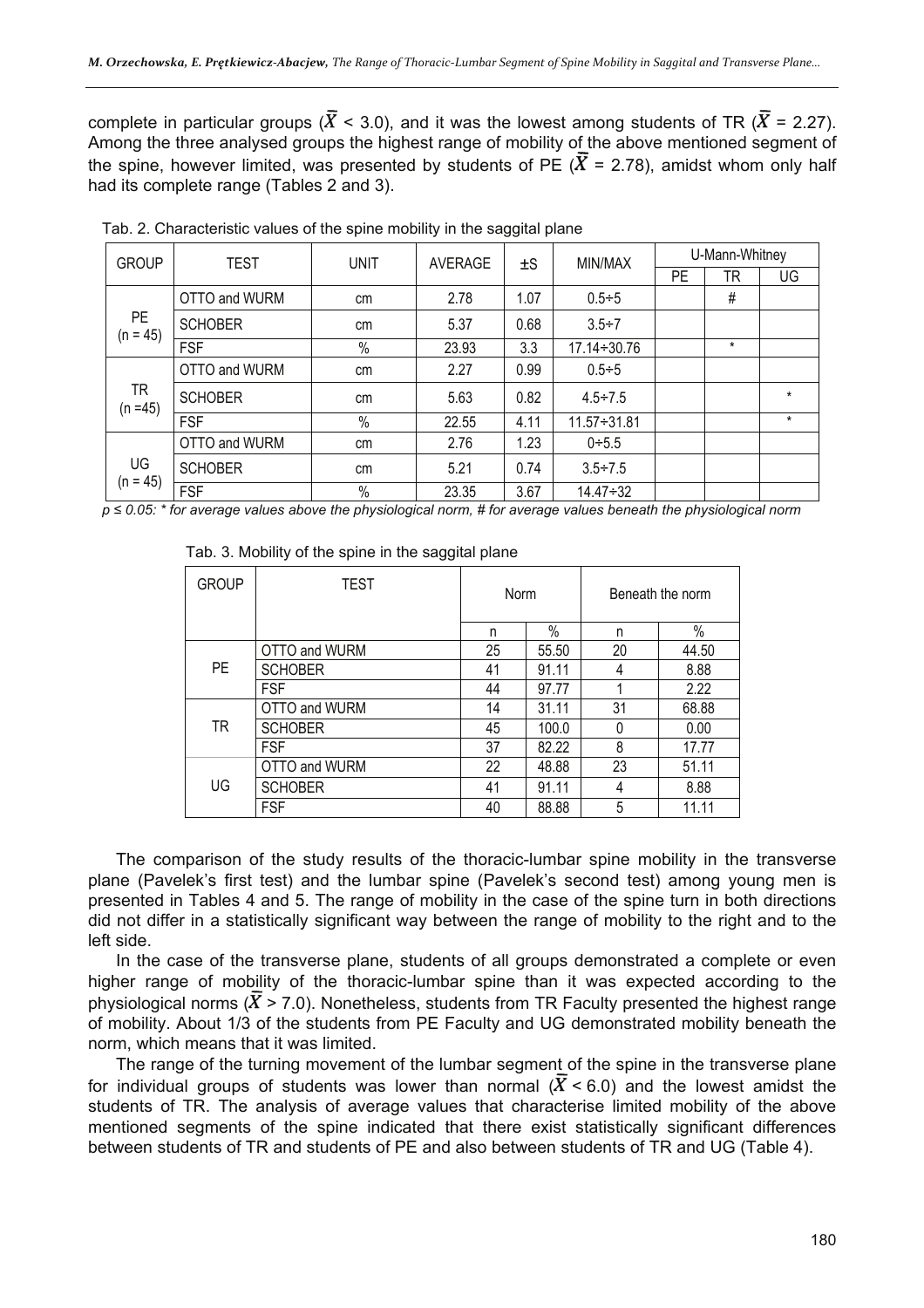| <b>GROUP</b>   | <b>PAVELEK'S TESTS</b>  | AVERAGE (cm) | ±S   | MIN/MAX         | U-Mann-Whitney |    |      |
|----------------|-------------------------|--------------|------|-----------------|----------------|----|------|
|                |                         |              |      |                 | PE.            | TR | UG   |
|                | $sst - L5$ to the right | 7.89         | 2.17 | $4 \div 12.5$   |                |    |      |
| <b>PE</b>      | sst - L5 to the left    | 7.68         | 1.69 | $4.5 \div 10.5$ |                |    |      |
| $(n=45)$       | $xi - L5$ to the right  | 5.53         | 1.38 | $3 \div 9.5$    |                | #  |      |
|                | $xi - L5$ to the left   | 5.41         | 1.37 | $3.5 \div 8$    |                | #  |      |
| TR<br>$(n=45)$ | $sst - L5$ to the right | 8.1          | 2.14 | $3 \div 13.5$   |                |    |      |
|                | $sst - L5$ to the left  | 8.21         | 2.07 | $2 \div 12.5$   |                |    |      |
|                | $xi - L5$ to the right  | 4.53         | 1.28 | $2 \div 7$      |                |    | #    |
|                | $xi - L5$ to the left   | 4.77         | 1.31 | $2.5 \div 8$    |                |    | $\#$ |
| UG<br>$(n=45)$ | $sst - L5$ to the right | 7.5          | 1.88 | $4 \div 12$     |                |    |      |
|                | $sst - L5$ to the left  | 7.54         | 2.35 | $3 \div 13.5$   |                |    |      |
|                | $xi - L5$ to the right  | 5.42         | 1.42 | $2 \div 8$      |                |    |      |
|                | $xi - L5$ to the left   | 5.53         | 1.52 | $3 \div 10$     |                |    |      |

Tab. 4. Characteristic values of the spine mobility in the transverse plane

*p ≤ 0.05: # for average values beneath the physiological norm* 

| <b>GROUP</b> | <b>PAVELEK'S TESTS</b>  | Norm |      | Beneath the norm |      |  |
|--------------|-------------------------|------|------|------------------|------|--|
|              |                         | n    | $\%$ | n                | %    |  |
|              | $sst - L5$ to the right | 33   | 73.3 | 12               | 26.7 |  |
| PE           | sst - L5 to the left    | 31   | 68.8 | 14               | 31.2 |  |
|              | $xi - L5$ to the right  | 18   | 40.0 | 27               | 60.0 |  |
|              | $xi - L5$ to the left   | 12   | 26.6 | 33               | 73.4 |  |
| <b>TR</b>    | $sst - L5$ to the right | 35   | 87.5 | 10               | 22.5 |  |
|              | sst - L5 to the left    | 36   | 80.0 | 9                | 20.0 |  |
|              | $xi - L5$ to the right  | 10   | 22.5 | 35               | 87.5 |  |
|              | $xi - L5$ to the left   | 14   | 31.2 | 31               | 68.8 |  |
| UG           | $sst - L5$ to the right | 28   | 62.2 | 17               | 37.8 |  |
|              | sst - L5 to the left    | 30   | 66.6 | 15               | 33.4 |  |
|              | $xi - L5$ to the right  | 22   | 48.8 | 23               | 51.2 |  |
|              | $xi - L5$ to the left   | 22   | 48.8 | 23               | 51.2 |  |

Tab. 5. Mobility of the spine in the transverse plane

# **Discussion**

In the research on the thoracic-lumbar segment of the spine mobility among young men, the tests that examine the range of joints movement in two planes, i.e. the saggital and the transverse ones, were used. This allows avoiding overgeneralization that would appear if it was based on the results of only one test, a situation that can be observed *inter alia* in the tests that evaluate the level of physical fitness [21]. Moreover, the applied tests allow determining unambiguously the range of mobility of joints in the thoracic-lumbar segment of the spine and separately in its individual segments – the thoracic and the lumbar ones. The above mentioned tests allow eliminating simultaneous participation of other joints (e.g. the hip joint) and eliminating associated movements of some body elements during the turn of torso to the right and to the left side thanks to the applied stabilization of the pelvis (sitting astride on a stool) [14, 16, 18]. The conducted measurements of mobility have multi-direction clinical applications and they are especially useful during the process of control of the results of improvement of the spine's motor skills and the correction of its defects [5, 8, 14, 16, 18, 19]; they are also used as a tool during physical education and sports classes [1, 3].

Such obtained results indicated that young men, divided into three groups differing in the current commitment to physical activity, were characterised with a partial, i.e. limited, range of mobility of the thoracic segment of the spine in the saggital plane during bend forwards (Otto and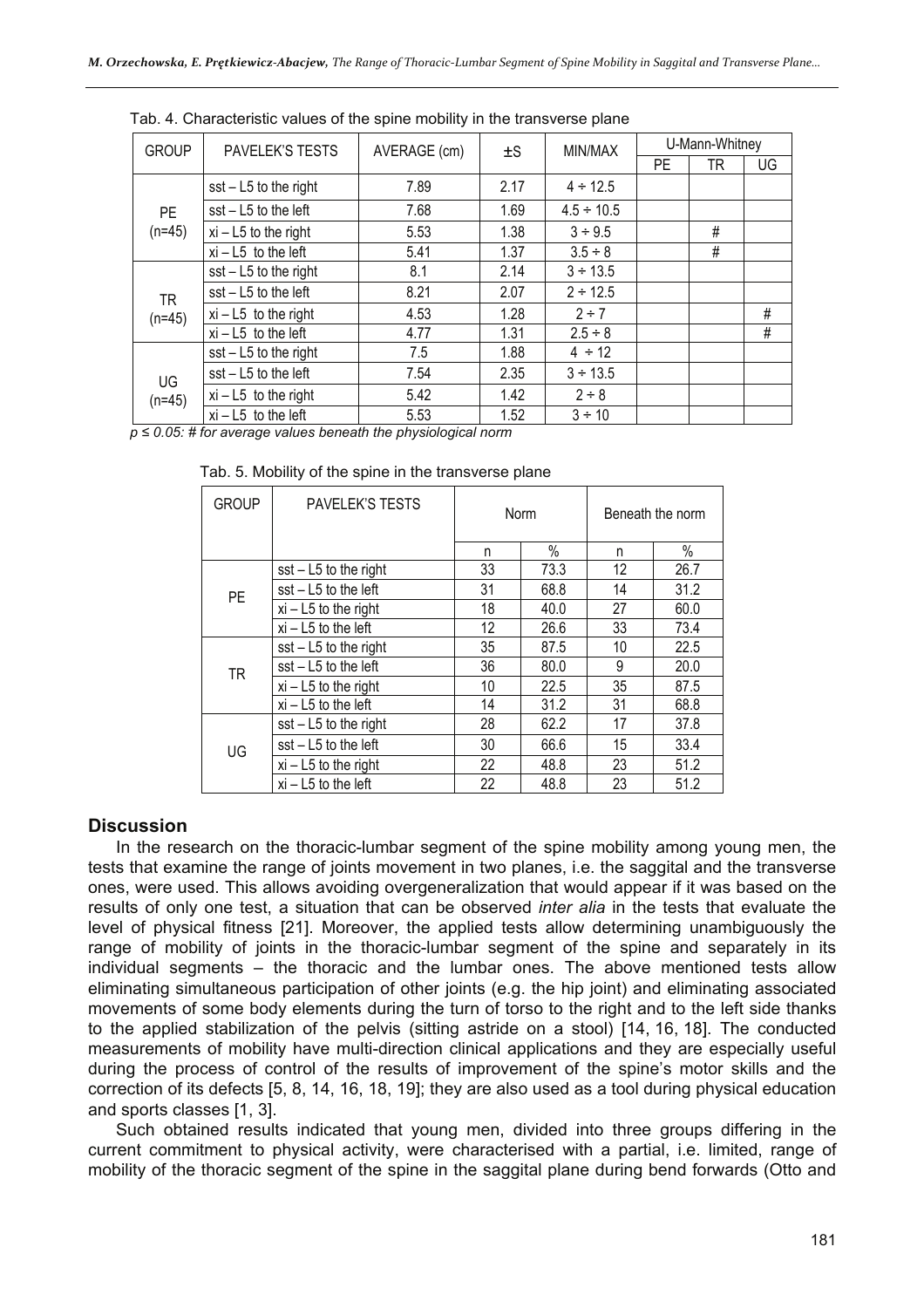Wurm's test) and of the lumbar segment of the spine in the transverse plane during a turning movement of the torso (Pavelek's second test). The range of mobility was evaluated with the usage of other tests (FSF, Schober's test, Pavelek's first test) and it proved to be complete, i.e. not limited. Moreover, the obtained values were in accordance with the physiological norms for adult people. The above mentioned results confirm the fact that the thoracic-lumbar segment of the spine comprises a chain of joints in which individual elements participate unequally in the spine movements and they have different movement potential in the saggital and the transverse plane. Different functions of individual spine segments in the above mentioned planes of movement are mainly caused by the structure of vertebrae and in relation to the thoracic spine additionally by its participation in the structure of the rib cage [7, 8].

The range of mobility of the thoracic-lumbar segment of the spine among young men from the analysed groups was comparable in the saggital and the transverse plane. Physical exercises realised by students in weekly cycles did not contribute to a higher variety of the range of the spine mobility among the students of PE and TR Faculty and from UG. The higher number of obligatory physical exercises that were realised in 45-minutes didactic units by the students of PE included also the exercises stimulating the spine's flexibility; however, they did not show any evident influence on the mobility of the analysed spine segment. The obtained results do not completely confirm the assumption of this work that physical exercises of the students from PE Faculty, whose characteristic feature is a higher frequency and longer duration in particular semesters in comparison to the exercises of the students from the other two faculties, can considerably increase flexibility of the ligamentous-muscular apparatus and thus the mobility of the spine. It should be emphasised that the highest, complete, i.e. normal range of mobility of the thoracic-lumbar segment of the spine in the saggital plane during bend forwards (FSF) among the students of PE Faculty was a partial confirmation of the authenticity of the above mentioned assumption. Nonetheless, it differs in a statistically significant way only in comparison with the students of TR  $(p \le 0.05)$ .

This can be a confirmation of the observations by Ślężyński [6], Ślężyński and Żedzicki [22], Chodemicka et al. [23] and previous research by Gilewicz [24] that strength exercises can partly limit joints mobility. In individuals with a better shaped muscular apparatus, and the students of PE Faculty should undoubtedly be classified to this group by reason of the symphysis of joints articular, which can be a factor that indicates lower spine flexibility, similarly as in the case of weight-lifters in the research by Ślężyński [6], massive musculature limited their mobility. To practice weight lifting, the spine must have suitable strength and solid back muscles. Massive abdomen muscles with comparable attachments, as Chodemicka et al. suggest, will limit the movement during the bend of the torso forwards. It is a confirmation of earlier research by Wright [25], Hayward [4] and the emphasis that mobility of the spine is not only dependent on the geometry and structure of its individual joints but also on potential tension as well as on elasticity of ligaments, tendons and muscles engaged in the chosen movement.

The area of focus should also be stated among the students of TR Faculty in comparison to the students of the two other groups (PE and UG), among whom the highest range of the lumbar spine mobility (Schober's test) and the lowest one of the thoracic segment (Otto and Wurm's test) was observed, which as a result presents complete flexibility of the whole thoracic-lumbar spine (FSF) in the saggital plane, whereas in the transverse plane the highest range of mobility during turning movements of the thoracic-lumbar segment, and the lowest one in the lumbar segment. The observed differences were statistically significant. A comparative analysis conducted among other groups of students disclosed a similar situation to the case of men from TR Faculty, even though the differences were statistically insignificant. It was stated that the complete, i.e. not limited, range of mobility of the thoracic-lumbar segment of the spine in the saggital plane during bend forwards consists of an increased range of mobility of the lumbar segment and an incomplete, i.e. limited, range of the thoracic segment's movements. On the other hand, in the transverse plane when the range of the thoracic-lumbar segment of the spine during a turn is complete (to the right and to the left), a limitation in the range of mobility during turning movements of the lumbar segment co-occur. The obtained results confirm the information of other authors [7, 8, 9, 16, 19, 21, 27] about the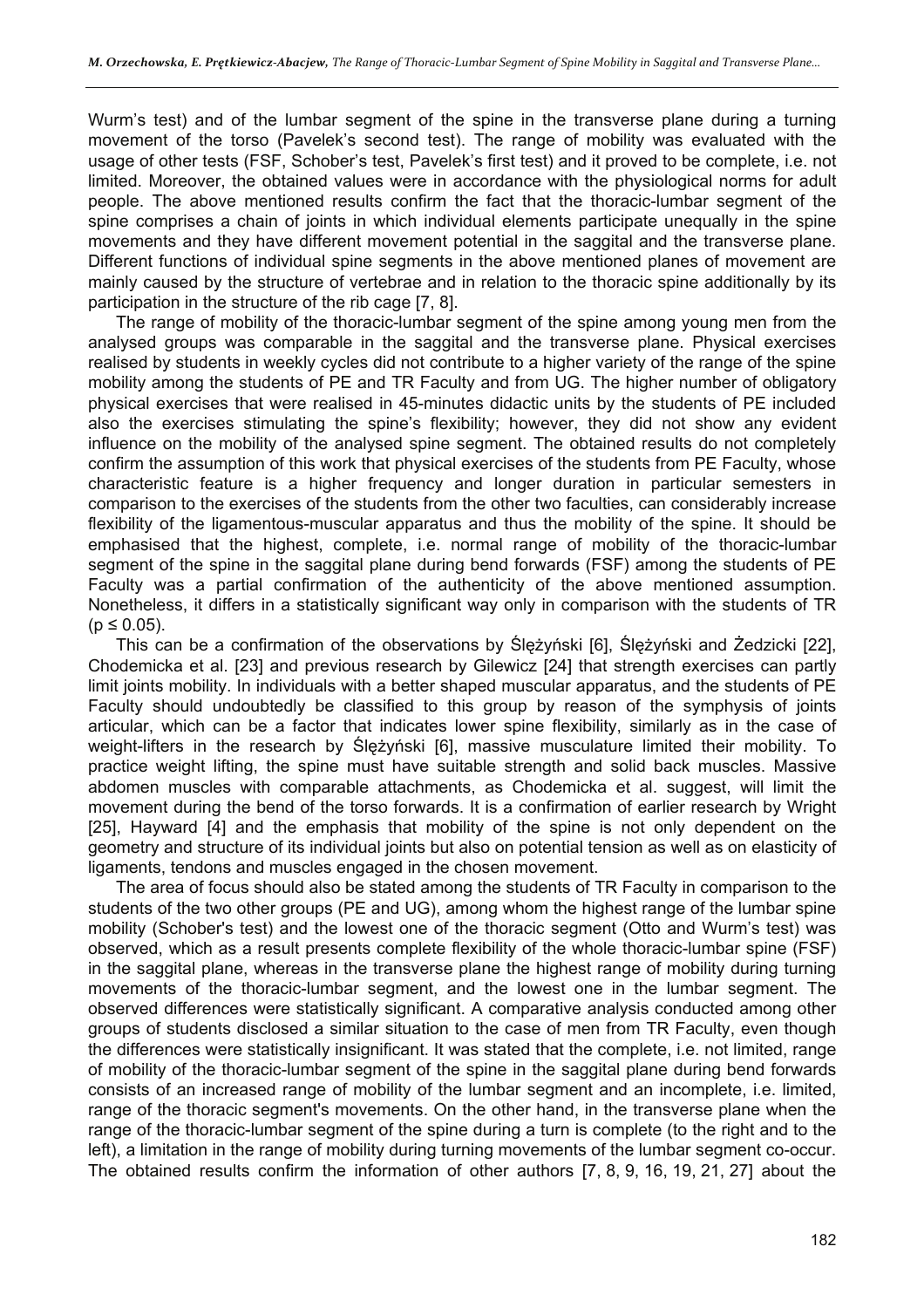property of the spine as a movement apparatus that is the chain of functions of its separate segments. Hence, the ability of spine joints to move fluently in the whole range of mobility, as Borms and VanRoy suggest [21], reflects the kinematic potential of a joint and presents the properties of muscles and the connective tissue protecting joints that can be stretched in the frames of their structural limitations. High spine mobility is observed among competitors in various sports disciplines, particularly among gymnasts, dancers and circus acrobats [7, 26], who not only have proper morpho-structural predispositions of their organisms, but also undergo specialised training from a very young age. Its main assumption is to achieve active and passive lengthening and increasing elasticity of joint capsules, ligaments and muscles.

The results of measurements of the spine mobility conducted during own research confirm that higher flexibility is not necessarily a characteristic feature of people with a higher level of physical fitness, because as, among others, Szopa et al. [3] and Osiński [1] suggest, it can be treated as a specific property not directly connected with motoric features. Its testing, besides the evaluation of physical fitness connected with the circulatory-respiratory system, as Drabik [10] emphasises, informs about the general and preliminary level of organism's functioning in its dynamic state. That is why during the last few years flexibility has been recognised as an essential element of physical fitness and represents a important component among fitness meters that condition an individual's health and autonomy [11, 28].

In the obtained results of mobility of the thoracic-lumbar spine in the saggital and the transverse planes among young men in three groups that differ in the current commitment to physical activity, it is not possible to omit the health aspect. Physical activity is a fundamental element of healthy lifestyle. Physical activity systematically applied during the developmental stage, as Mleczko suggests [3] in relation to the research of effort physiologists, in the middle age can contribute to the improvement of organism's adaptive skills that condition its occupational activities and environment.

Accurate spine mobility is particularly important in maintenance of proper body posture, for everyday activity and independence until old age [8, 21, 25]. The anomalies of flexibility are an essential element of various dysfunctions and disorders of the spine. It can be quoted after Świderski [9] that "the limitation of flexibility is the first symptom of illness occurring before distinct discomfort or static failure of the spine". On the basis of own research among young men, it was stated that the absence of a fluent range of movement of individual spine's segments, namely of the thoracic spine in the range of bend forwards (Otto and Wurm's test) and its lumbar segment in the range of turning to the right and to the left direction (Pavelek's second test), should not be treated marginally as it represents, as doctors, physiotherapists and physical education teachers emphasise [4, 8, 5 , 6, 9, 14, 19, 26], the first symptom of the absence of complete functional efficiency of the spine that results in its pain and also in disorders of body posture. This can justify an opinion citied by Heyward [8] that physical exercises increase the level of joints mobility.

#### **Conslusions**

To sum up, it should be emphasised that young men – students of PE, TR and UG – showed accurate mobility of the thoracic-lumbar segment of the spine in the saggital and the transverse plane of the body, and proper mobility of the lumbar segment in the saggital plane.

Flexibility of the thoracic-lumbar segment of the spine in the saggital plane was the highest among students of PE Faculty, and its average value differs in a statistically significant way only in comparison with students of TR Faculty. In the above mentioned plane of movement the authors also found statistically significant differences in the range of mobility of the thoracic-lumbar and the lumbar segment of the spine among students of PE and TR Faculties.

The students of PE and TR Faculties and from UG demonstrated limited mobility of the thoracic segment of the spine in the saggital plane and of the lumbar segment in the transverse plane.

The students of TR Faculty in comparison to the students from other groups obtained the highest average value of the lumbar segment and the lowest one of the thoracic segment in the saggital plane, and the highest average value of turning movements of the thoracic-lumbar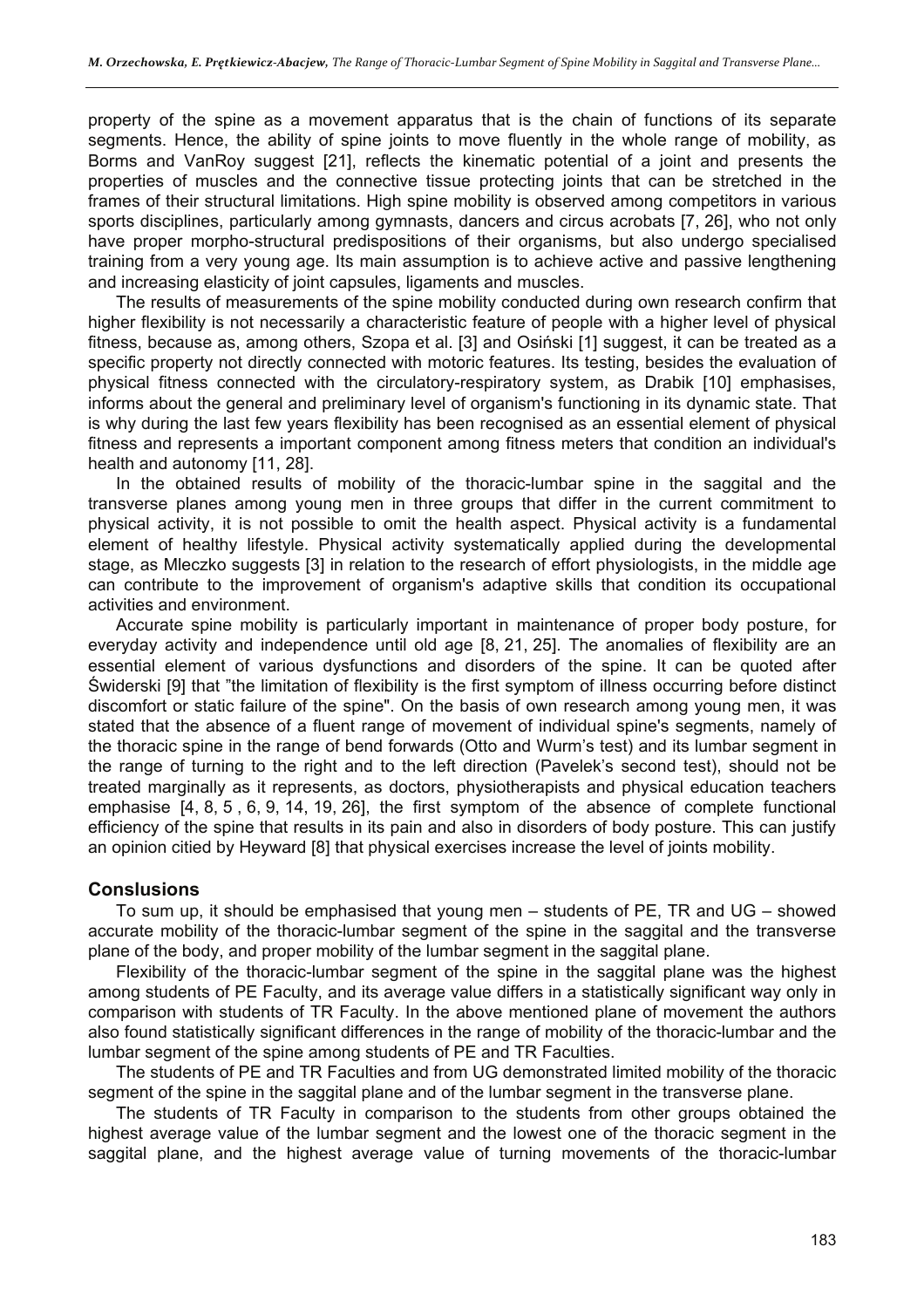segment and the lowest one of the lumbar segment in the transverse plane. The observed differences were statistically significant.

The results of the study revealed that increased frequency of physical exercises and their longer duration among students of PE Faculty in comparison to the exercises of students from TR Faculty and UG did not have a significantly essential influence on the range of their spines mobility, despite the range of bend forwards of the thoracic-lumbar segment of the spine in the saggital plane.

The results of the study allow drawing the following conclusions:

- 1. Mobility of the thoracic-lumbar segment of the spine observed among young men divided into 3 groups differing in the current commitment to physical activity presented features of peculiar and non-homogenous mobility, as fluent bend of the torso forwards in the saggital plane in the whole range of mobility resulted from an increased range of the lumbar segment mobility with a simultaneously limited range of the thoracic spine move. However, in the transverse plane the fluent movement in the whole range of the torso turning to the right and to the left was possible thanks to the participation of the thoracic-lumbar spine with simultaneously limited mobility of turning in the lumbar segment.
- 2. The tests applied in the present study investigating the range of mobility of the thoracic-lumbar segment of the spine are diagnostic, even though they are included in the set of indirect methods. They allow describing the range of mobility of the thoracic-lumbar segment of the spine and the participation of its individual segments – the thoracic segment and the lumbar one in two planes of movement. The above mentioned tests, broadened among others with an evaluation of the range of the spine mobility during bend to the side, i.e. in the coronal plane, can be useful during the study of issues concerning the ontogenetic changeability of the range of the spine mobility that as of yet has been weekly understood.
- 3. Such investigated mobility of the thoracic-lumbar segment of the spine allows evaluating the mobility of its individual segments, which are anatomical and functional units, in two planes, which has a high practical application in diagnostic-therapeutic activities, among others in the prophylaxis and correction of posture defects.

# **References**

- 1. Osiński W. Antropomotoryka [in Polish] [Anthropomotorics]. Poznań: AWF; 2000.
- 2. Raczek J. Koordynacyjne zdolności motoryczne (podstawy teoretyczno-empiryczne i znaczenie w sporcie) [in Polish] [Coordination motor skills (theoretical and empirical bases and their meaning in sport)]. *Sport Wyczynowy* 1991;5-6:8-19.
- 3. Szopa J, Mleczko E, Żak S. Podstawy antropomotoryki [in Polish] [Fundamentals of anthropomotorics]. Kraków: AWF; 1996.
- 4. Heyward VH. Advanced fitness assessment exercise prescription. 3<sup>rd</sup> ed. Champaign IL: Human Kinetics; 1997.
- 5. Kutzner-Kozińska M, Olszewska E, Popiel M, Trzcińska D. Proces korygowania wad postawy [in Polish] [Process of posture defects correction]. Warszawa: AWF; 2004.
- 6. Ślężyński J. Cechy somatyczne, sprawność fizyczna i gibkość kręgosłupa studentów [in Polish] [Somatic features, physical fitness and flexibility of students' spines]. Warszawa; 1991.
- 7. Bochenek A, Reicher M. Anatomia człowieka. Cz. I [in Polish] [Human Anatomy. Vol. 1]. Warszawa: PZWL; 1990.
- 8. Kiwerski J. Schorzenia i urazy kregosłupa [in Polish] [Illnesses and injuries of the spine]. Warszawa: PZWL; 2001.
- 9. Świderski G, Świderska K, Bielecki M. Gibkość kręgosłupa i jej pomiary za pomocą spondylogoniometru [in Polish] [Spine flexibility and its measurements with the usage of spondylogoniometer]. In: *Pamiętnik XIX Zjazdu Naukowego Polskiego Towarzystwa Ortopedycznego i Traumatologicznego.* Warszawa; 1973, 76-767.
- 10. Drabik J. Pedagogiczna kontrola pozytywnych mierników zdrowia fizycznego [in Polish] [Pedagogical control of positive indicators of physical health]. Gdańsk: AWFiS; 2006.
- 11. Bouchard C, Shepard RJ. Physical activity, fitness, and health: the model and key concepts. In: Bouchard C, Shepard RJ, Stephens, editors. *Physical activity, fitness, and health*. Champaign IL: Human Kinetics Publishers; 1994, 77-88.